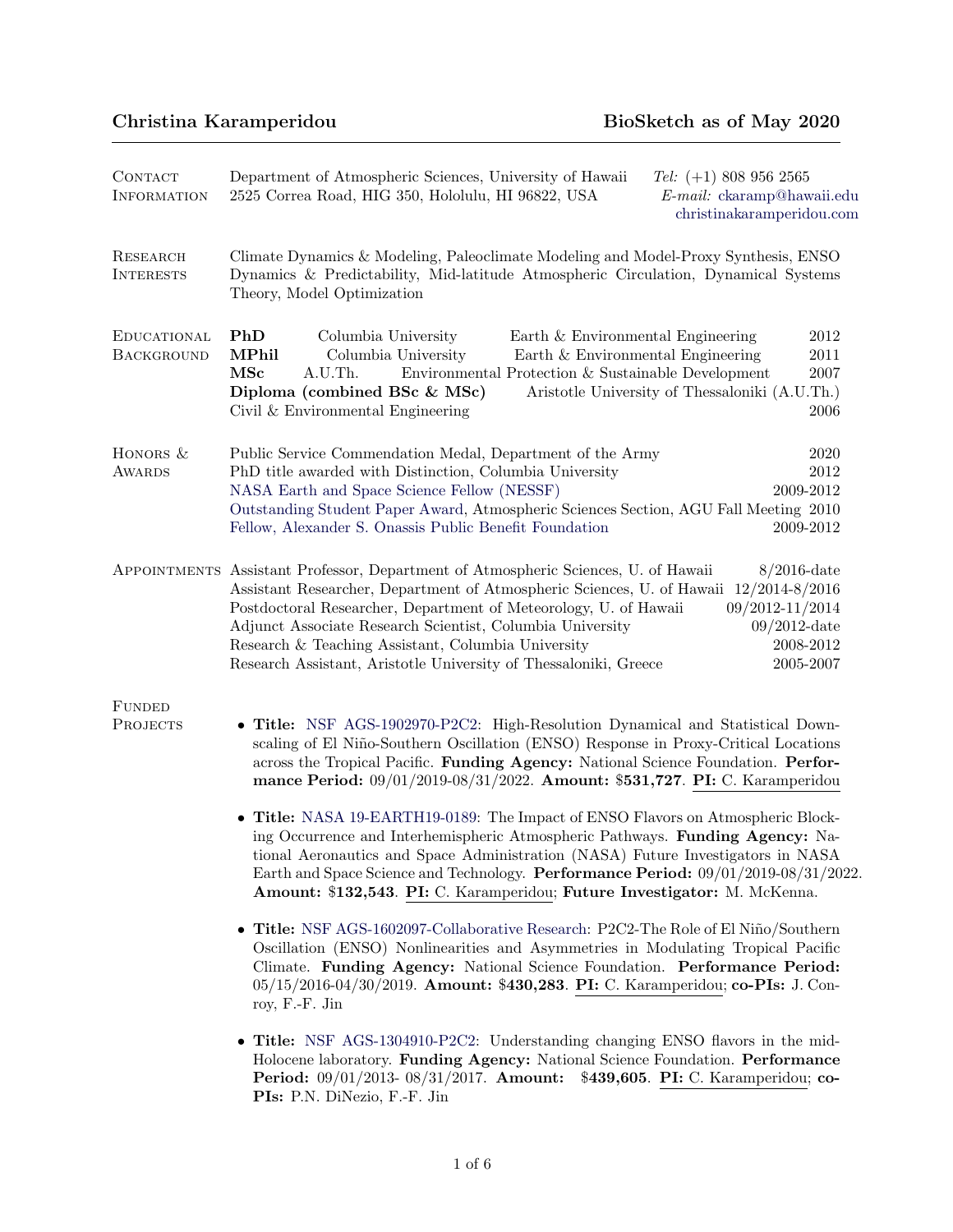- Title: [Open Education Research Grant:](http://oer.hawaii.edu/project/practical-meteorology/) Merging Mathematical and Conceptual Representations of Atmospheric Science - an OER text with Custom Ancillary and Supporting Materials. Funding Agency: Outreach College, University of Hawaii. Performance Period: 04/2017-04/2018. Amount: \$9,600. co-PIs: A.Nugent, C. Karamperidou, J. Griswold
- Title: Dynamics of the Hydrological Cycle in a Changing Climate: Interactions of Low Frequency Climate Mechanisms and Hydrologic Extremes. **Funding Agency:** National Aeronautics and Space Administration. Performance Period: 09/01/2009- 08/31/2012. Amount: \$90,000. Earth and Space Science Fellow: C. Karamperidou.
- Title: How can the contribution of climate variability, water release patterns, and hydrologic performance indices towards ecological restoration measures at the Everglades National Park be best quantified and predicted? Funding Agency: National Park Service. Amount:  $$151,721$ . PI: U. Lall. Author of proposal & Graduate Research Assistant: C. Karamperidou.

### **PUBLICATIONS**

(\* indicates a student first author ).

## Book Chapters (peer-reviewed):

2. Karamperidou, C., Stuecker M.F., Timmermann, A., Yun, K.-S., Lee, S.-S., Jin, F.-F., Santoso, A., McPhaden, M.J., and Cai, W., 2020: ENSO in a changing climate: Challenges, Paleo-Perspectives, and Outlook, In El Niño-Southern Oscillation in a Changing Climate, (eds: M.J. McPhaden, A. Santoso, W. Cai). American Geophysical Union, in press.

1. Jin, F.-F., Chen, H.-C., Zhao, S., Hayashi, M., Karamperidou, C., M.F. Stuecker, and R.Xie, 2020: Simple ENSO Models, In El Niño-Southern Oscillation in a Changing Climate, (eds: M.J. McPhaden, A. Santoso, W. Cai). American Geophysical Union, in press.

## Journal Articles (peer-reviewed):

#### Accepted:

18. \*D. Allie Wyman, J.L. Conroy, and C. Karamperidou: The tropical Pacific ENSOmean state relationship in climate models and paleoclimate data over the last millennium, accepted (minor revisions), Journal of Climate.

#### Published:

17. F.S.R. Pausata, D. Zanchettin, C. Karamperidou, R. Caballero, and D.S. Battisti: ITCZ shift and extra-tropical teleconnections drive ENSO response to volcanic eruptions, Science Advances, in press.

16. Cai, W., McPhaden, M.J., Grimm, A.M., Rodrigues R.R., Taschetto A.S., Garreaud R.D., Dewitte B., Poveda G., Ham, Y.-G., Santoso A., Ng B., Anderson W., Wang G., Geng T., Jo, H.-S., Marengo, J.A., Alves, L.M., Osman, M., Li, S., Wu, L., Karamperidou, C., Takahashi, K., and Vera., C, 2020: Climate impacts of the El NioSouthern Oscillation on South America. Nature Reviews Earth Environment 1, 215231 (2020). https://doi.org/10.1038/s43017-020-0040-3

15. Conroy, J.L, C. Karamperidou, D.A. Grimley, and W.R. Guenthner: Westerly winds across eastern and mid-continental North America during the Last Glacial Maximum: A new data-model assessment, Quaternary Science Reviews, 220, pp 14-29, doi: https://doi.org/10.1016/j.quascirev.2019.07.003

14. \*Kiefer, J. and C. Karamperidou, 2019: High-resolution modeling of ENSOinduced precipitation in the tropical Andes: implications for proxy interpretation., Paleoceanography and Paleoclimatology, 34, pp 217-236. https://doi.org/10.1029/2018PA003423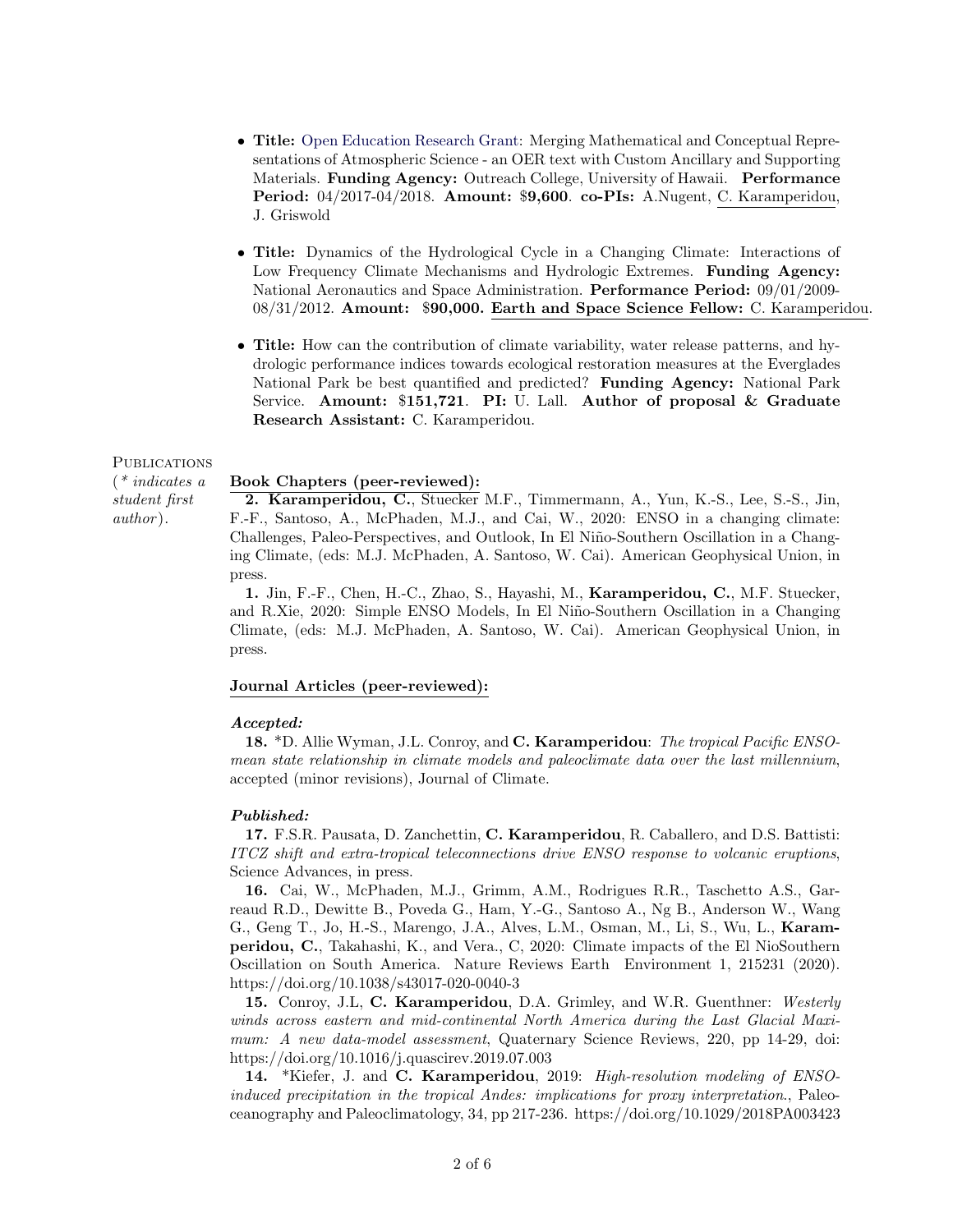13. \*Hou, Z., J. Li, R. Ding, C. Karamperidou, W. Duan, T. Liu, and J. Feng, 2018: Asymmetry of the predictability limit of the warm ENSO phase. Geophysical Research Letters, 45, pp 7646-7653. https://doi.org/10.1029/2018GL077880

12. Takahashi, K., C. Karamperidou, and B. Dewitte, 2018: A theoretical model of strong and moderate El Niño regimes., Clim Dyn, 52 (12), pp 7477-7493, [https://doi.org/10.1](https://link.springer.com/article/10.1007/s00382-018-4100-z)007/s00382-[018-4100-z](https://link.springer.com/article/10.1007/s00382-018-4100-z)

11. Karamperidou, C., F.F. Jin, and J.L. Conroy, 2017: The Importance of ENSO Nonlinearities in Tropical Pacific Response to External Forcing., Clim Dyn, 49 (7-8), pp 2695-2704 [—doi:10.1007/s00382-016-3475-y](https://link.springer.com/article/10.1007/s00382-016-3475-y)

10. F.S.R. Pausata, C. Karamperidou, R. Caballero and D.S. Battisti, 2016: ENSO response to high-latitude volcanic eruptions: the role of the initial conditions, Geophys. Res. Lett., 43 (16), pp 8694-8702. https://doi.org/10.1002/2016GL069575

9. Karamperidou, C., P.N. Di Nezio, A. Timmermann, F.-F. Jin, and K.M. Cobb, 2015: The response of ENSO flavors to mid-Holocene climate: Implications for proxy interpretation, Paleoceanography 30(5), pp 527-547. https://doi.org/10.1002/2014PA002742

8. \*Schollaen, K., C. Karamperidou, P. Krusic, E.R. Cook, and G. Helle, 2015: ENSO flavors in a tree-ring 180 record of Tectona grandis from Indonesia. Climates of the Past, 11, pp 1325-1333, 2015cp-2014-118. https://doi.org/10.5194/cp-11-1325-2015

7. C. Karamperidou, M.A. Cane, U. Lall, A.T. Wittenberg, 2013: Intrinsic modulation of ENSO predictability viewed through a local Lyapunov lens., Climate Dynamics, 42:253, [doi: 10.1007/s00382-013-1759-z](https://link.springer.com/article/10.1007/s00382-013-1759-z)

6. C. Karamperidou, V. Engel, E. Stabenau, U. Lall and T. Smith III, 2013: Implications of multi-scale sea level and climate variability for coastal resources: a case study for south Florida and Everglades National Park, USA., Regional Environmental Change, 13 (1), pp 91-100, [doi: 10.1007/s10113-013-0408-8.](https://doi.org/10.1007/s10113-013-0408-8)

5. C.Karamperidou, F. Cioffi, and U. Lall, 2012: Surface Temperature Gradients as Diagnostic Indicators of Midlatitude Circulation Dynamics, J. Climate, 25, 4154-4171. https://doi.org/10.1175/JCLI-D-11-00067.1

4. D. Chavas, E. Yonekura, C. Karamperidou, N. Cavanaugh, K. Sherafin, 2012: US Hurricanes and economic damage: an extreme value perspective., Nat. Haz. Rev., doi: 10.1061/(ASCE)NH.1527-6996.0000102

3. C.Karamperidou, M.Vafeiadis, and K.L. Katsifarakis, 2010: Groundwater Resources Management Optimization by means of Artificial Neural Networks., [Tech. Chron.](http://portal.tee.gr/portal/page/portal/PUBLICATIONS/SCIENTIFIC_PUBLICATIONS/2010/2o_teuxos2010/02_3805_0.pdf) [Sci. J., Technical Chamber of Greece Editions, No 2, pp. 25-32, 2010](http://portal.tee.gr/portal/page/portal/PUBLICATIONS/SCIENTIFIC_PUBLICATIONS/2010/2o_teuxos2010/02_3805_0.pdf).

2. S.Arvanitidou, C.Karamperidou, and K.L. Katsifarakis, 2009: Optimal Hydrodynamic Control of a Contaminant Plume. [Proceedings of the Joint Conference of the](http://eye.web.auth.gr/) [Hellenic Hydraulic Union, and the Greek Committee for Water Resources Management](http://eye.web.auth.gr/), Volos, Greece, 27-30/05/2009

1. C.Karamperidou, E.Karamperidou, and K.L. Katsifarakis, 2007: Seawater intrusion into the aquifer of Eleftherae-N. Peramos, Kavala, Greece.' [WIT Transactions on](http://library.witpress.com/pages/PaperInfo.asp?PaperID=17580) [Ecology and the Environment 104](http://library.witpress.com/pages/PaperInfo.asp?PaperID=17580), pp. 3-10, 2007.

INVITED TALKS

 $AT$ **INTERNATIONAL CONFERENCES** 

- AGU Fall Meeting 2019, Dec 9-13, 2019, San Francisco, CA, USA, Session PP013: ENSO in the Pacific Basin: Insights from Proxy Records, Modelling Experiments, and Modern Climatology: Reconciling eastern and central Pacific paleo-ENSO proxies: the role of coastal El Niño events. (Invited)
- ENSO Science Symposium, Jan 29-Feb 2, 2019: Hobart, Australia: Multi-resolution hierarchical modeling of ENSO flavors and their impacts. (**Keynote**)
- AGU Fall Meeting 2018, Dec 10-14, 2018, Washington D.C., Session PP33B: Paleoclimatic History of El Niño-Southern Oscillation: A multi-resolution approach to paleo-ENSO diversity in models and data. (Invited)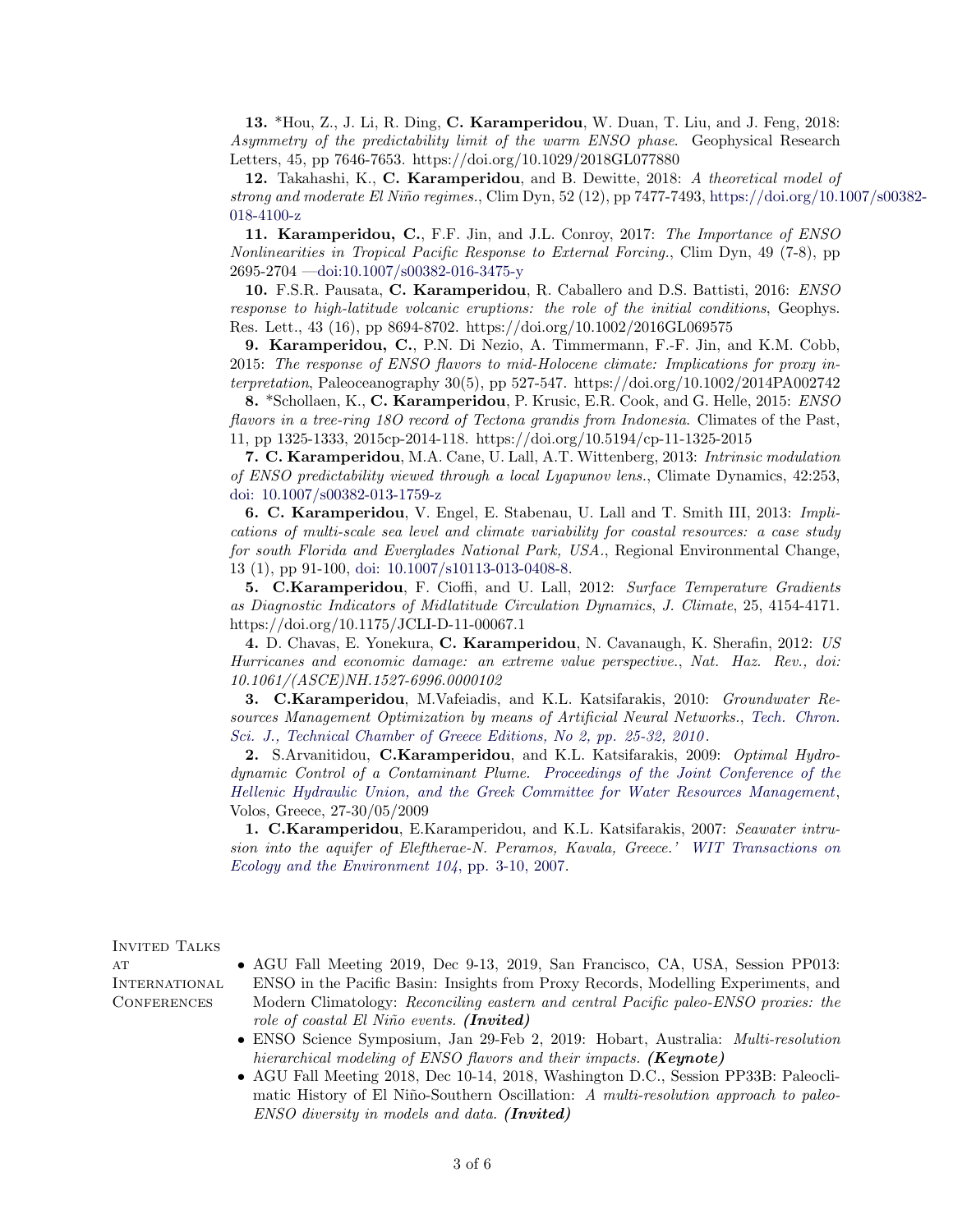- AGU Fall Meeting 2018, Dec 10-14, 2018, Washington D.C., GC42D: Untangling ENSO Complexity: From the Ancient Past to the Far Future I : A hierarchy of models for ENSO diversity in past, present and future. (Invited)
- IV International Conference on El Niño Southern Oscillation: ENSO in a warmer Climate, Oct 16-18, 2018, Guayaquil, Ecuador: A hierarchy of models for ENSO diversity in past, present and future.(Invited)

**INVITED** 

SEMINARS (DE-PARTMENTAL, regional)

- SEAS Colloquium in Climate Science (SCiCS), March 14, 2019, Columbia University in the City of New York.
- School of Marine and Atmospheric Sciences, Stony Brook University, Mar 13, 2019
- National Climate Center, Chinese Meteorological Agency, Beijing, China, May 16, 2018
- Nanjing University of Information Science & Technology, Nanjing, May 17, 2018
- Forum Math for Industry 2017: Responding to the Challenges of Climate Change: Exploiting, Harnessing and Enhancing the Opportunities of Clean Energy, 2017
- University of Texas Institute for Geophysics (UTIG), 2017
- UH Department of Civil & Environmental Engineering Seminar Series, 2016
- Workshop on Using High Resolution Paleoclimate Reconstructions Since AD 1500 in Support of Research on Environmental/Societal Change in Hawaii, sponsored by the Climate Impacts Research Center of Hawaii & Pacific Islands Climate Change Cooperative, 2017
- UCSB Interdepartmental Graduate Program in Marine Science (IGPMS) Seminar Series, Santa Barbara, 2015
- The Tropics Rule: a symposium honoring Mark Cane's contribution to climate science, Lamont-Doherty Earth Observatory of Columbia University, 2014
- The Subtropical Frontier: A summer school on climate trends, variability and extremes in the subtropics, Navarino Enviromental Observatory, Greece, 2013: Invited instructor and lecturer.
- Bias or Uncertainty: Following the bias cascade in precipitation projections., Workshop "Climate Change and Water Cycle, and Communicating Uncertainty, Princeton University, March 2012.
- Geology, Earth & Oceanography Series (GEOS), City University of New York (CUNY), February 2012.

# **TEACHING**

- Instructor & Course Developer, ATMO449: Climate Modeling, Data Analysis and Applications, Department of Atmospheric Sciences/Civil and Environmental Engineering, University of Hawaii
- Instructor & Course Developer,  $ATMO640$ : Paleoclimate Model-Proxy Synthesis, Department of Atmospheric Sciences, University of Hawaii
- Instructor, ATMO101: Introduction to Weather and Climate, Department of Atmospheric Sciences, University of Hawaii
- co-Instructor, OCN105: Sustainability in a Changing World, Department of Oceanography, University of Hawaii
- Guest Instructor, ATMO752: Dynamics of the El Niño-Southern Oscillation Phenomenon, Department of Meteorology, University of Hawaii, Fall 2014
- Instructor, The Subtropical Frontier: A summer school on climate trends, variability and extremes in the subtropics, Navarino Enviromental Observatory, Messinia, Greece, June 23-July 3, 2013
- Guest Lecturer, River & Coastal Hydrodynamics, Instructors: U. Lall & F. Cioffi, Department of Earth & Environmental Engineering, Columbia University, Spring 2011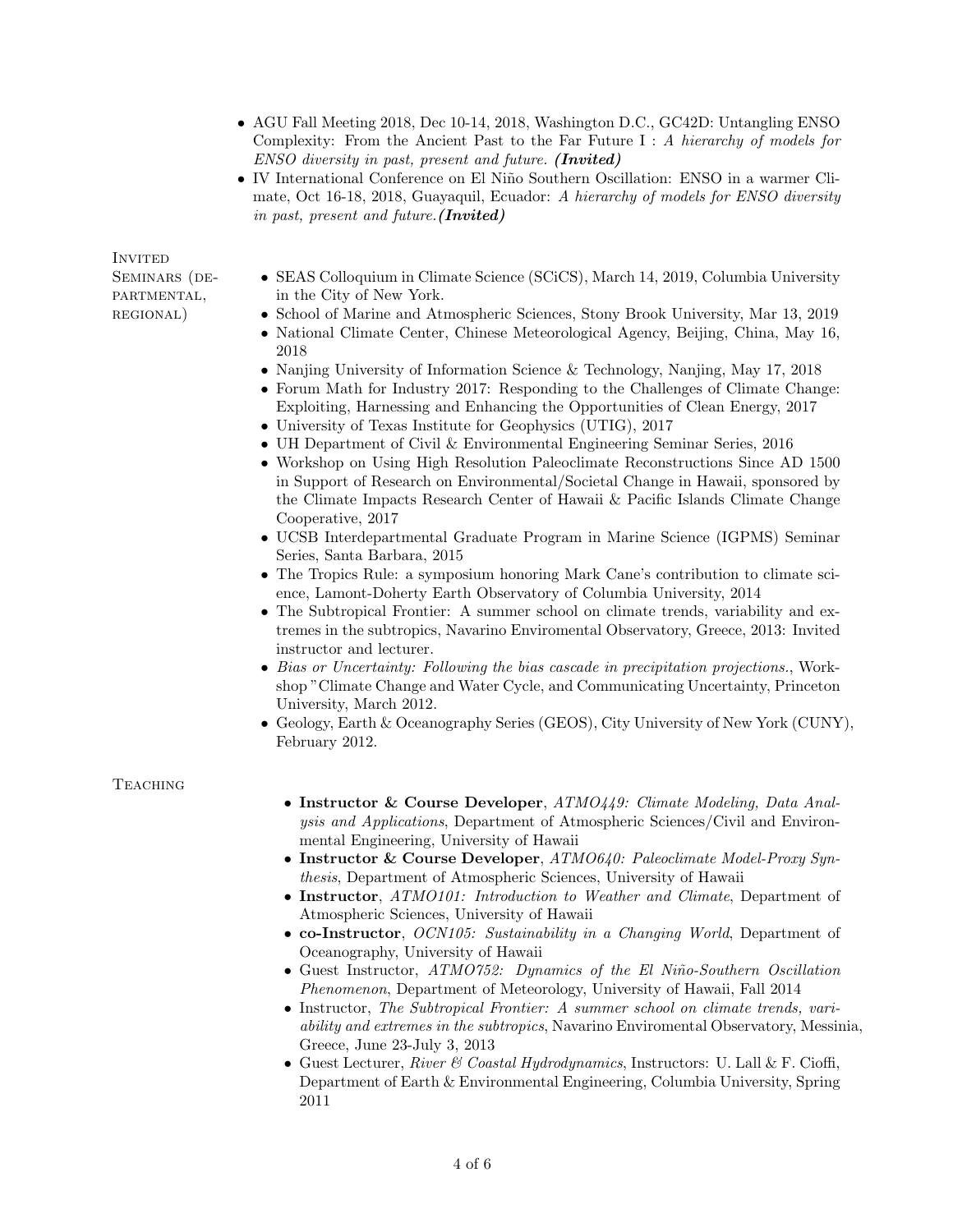| <b>STUDENT</b><br><b>ADVISING</b>                                    | • Thesis Advisor: Jil Kiefer (PhD, 2021 expected), Madeline McKenna (PhD,<br>2022, expected), Jan van Der Veken (MS, 2020, expected), Zachary Menzo (PhD,<br>$2023$ , expected)<br>• Undergraduate Thesis Advisor: Nicholas Modar (BS, 2019)<br>• MS and PhD Thesis Committee Member: and Undegraduate Advisor<br>for over 18 students                                                                                                                                                                                                                                                                                                                                                                                                                                                                                                                                                                                                                                                                                                                                                                                                                                                                                                                                                                                                                                                                                                                                                                                                                                                                                                                                                               |
|----------------------------------------------------------------------|------------------------------------------------------------------------------------------------------------------------------------------------------------------------------------------------------------------------------------------------------------------------------------------------------------------------------------------------------------------------------------------------------------------------------------------------------------------------------------------------------------------------------------------------------------------------------------------------------------------------------------------------------------------------------------------------------------------------------------------------------------------------------------------------------------------------------------------------------------------------------------------------------------------------------------------------------------------------------------------------------------------------------------------------------------------------------------------------------------------------------------------------------------------------------------------------------------------------------------------------------------------------------------------------------------------------------------------------------------------------------------------------------------------------------------------------------------------------------------------------------------------------------------------------------------------------------------------------------------------------------------------------------------------------------------------------------|
| SERVICE AT<br>THE<br>UNIVERSITY OF<br>HAWAII                         | • SOEST representative (substitute), Graduate Council, U. of Hawaii (Spring<br>$2019$ -date)<br>• Member, Curriculum Committee, Department of Atmospheric Sciences, U. of<br>Hawaii (2017-date)<br>• SOEST Faculty search committees: Department of Oceanography, U. of Hawaii<br>(2018-2019) & Department of Ocean & Resources Engineering, U. of Hawaii<br>$(2018-2019)$<br>• Developed Presentations and Activities for Hawaii High school visits to SOEST<br>organized by the Dean's office.<br>• SOEST Open House exhibitor/volunteer, 2013-2019<br>• Developed and presented materials on graduate studies in Atmospheric Sciences,<br>UH Grad Fair, 2017-2019<br>• Instructor, Bridge program between Hawaii community colleges and SOEST:<br>"Mauka to Makai". August 2018 $& 2019$<br>• Volunteer mentor in Interview Skills Workshop, organized by the SOEST Pro-<br>fessional Development Committee, Sep 2017                                                                                                                                                                                                                                                                                                                                                                                                                                                                                                                                                                                                                                                                                                                                                                             |
| <b>SYNERGISTIC</b><br>ACTIVITIES $&$<br><b>SERVICE</b><br>OUTSIDE UH | • Outreach: Communicating current science and research news to raise public<br>awareness about the importance of science, technology, climate and weather to<br>the future of Hawaii and the Pacific:<br>• Interview on El Niño and Hawaii Drought, Hawaii Public Radio, 2019<br>• Pacific Hurricane Awareness Tour event organized by Hurricane Hunters and<br>NHC forecasters, June 1st 2019<br>• Evening Sky News with Tom Macleod on Sky News Network: Hawaii Hurri-<br>cane Lane, Aug 2018<br>• News Views on Olelo Public Access TV: Climate Change 101, Oct 2017<br>· Jay Fidell's ThinkTech Hawaii Show Is El Niño Changing?, Sep. 2014, Fall<br>2014.<br>• Minnesota Public Radio: Climate Scientists trained to be on hot seat. Aug.<br>2016<br>• Organizer (in collaboration with the Columbia University Club of South Florida)<br>of the panel discussion and open to the public event: The Future of Wa-<br>ter: innovative interdisciplinary approaches for resilient adaptation to climate<br>change in South Florida, 2011<br>• Volunteer Mentor and Judge, Hawaii Association of Independent Schools, and<br>Hawaii State Science and Engineering Fair (Hawaii Academy of Sciences)<br>• Convener of AGU Session on "Atmospheric Teleconnections from the Equatorial<br>Pacific: 50 Years of Progress on the Role of Tropical Oceans in Climate and its<br>Predictability", AGU Fall Meeting 2019<br>• Convener of AGU Session on "Dynamics and Predictability of Midlatitude Storms"<br>in a Changing Climate", AGU Fall Meetings 2011-2016<br>• Convener of Session on "Understanding and Modeling ENSO in past, present<br>and future climates", AGU Ocean Science Meeting 2014 |